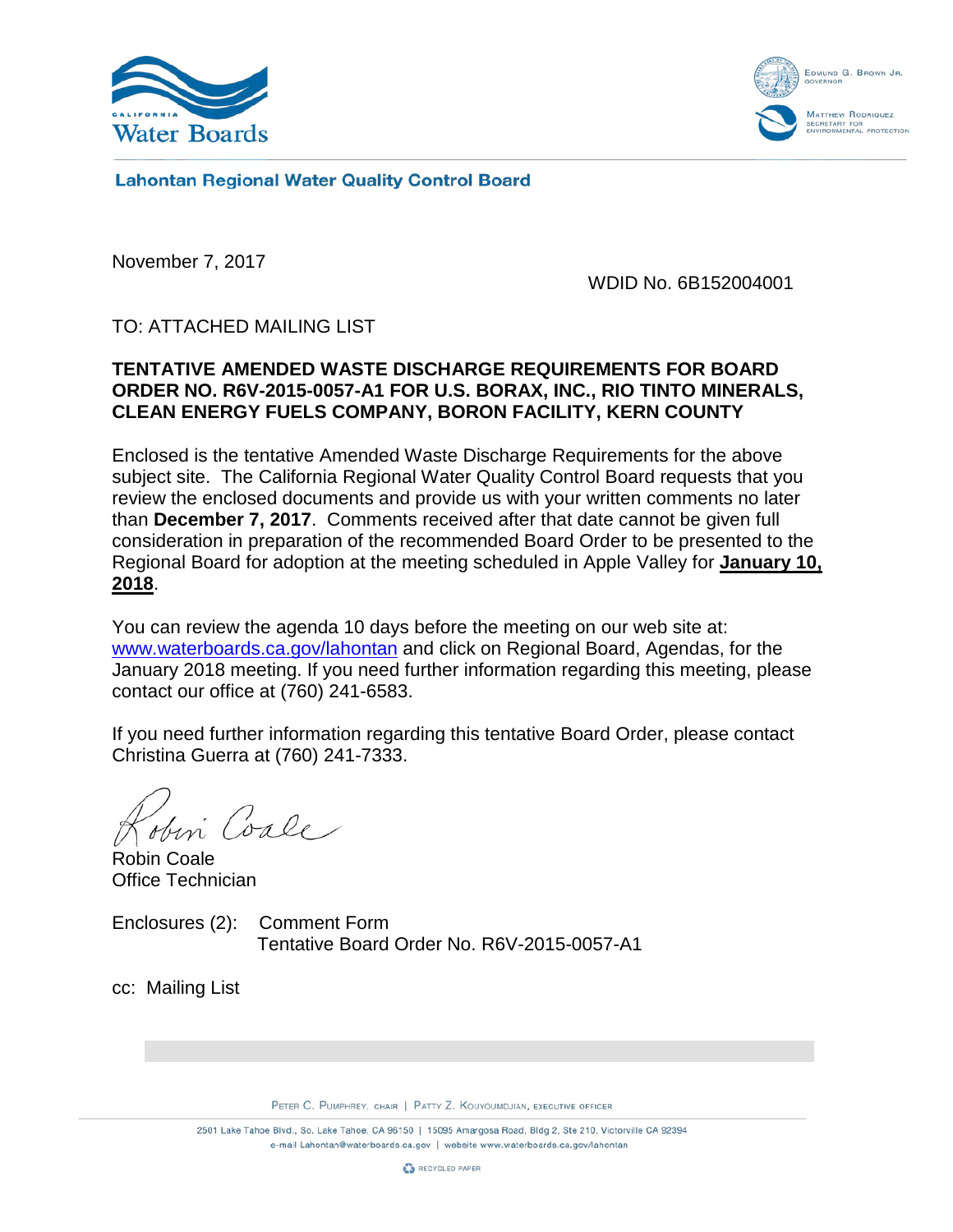### *Notice Submittal of Written Material for Regional Board Consideration*

**In order to ensure that the State of California Lahontan Regional Water Quality Control Board has the opportunity to fully study and consider written material, it is necessary to submit it at least ten (10) days before the Regional Board Meeting. Pursuant to Title 23 of the California Code of Regulations, Section 648.2, the Regional Board may refuse to admit written testimony into evidence unless the proponent can demonstrate why he or she was unable to submit the material on time or that compliance with the deadline would otherwise create a hardship. If any other party demonstrates prejudice resulting from admission of the written testimony, the Regional Board may refuse to admit it.**

#### COMPLETE FORM AND RETURN

To: CA Regional Water Quality Control Board, Lahontan Region 15095 Amargosa Road Building 2, Suite 210 Victorville, CA 92394 ATTN: Jan Zimmerman

#### **TENTATIVE AMENDED WASTE DISCHARGE REQUIREMENTS FOR BOARD ORDER NO. R6V-2015-0057-A1 FOR U.S. BORAX, INC., RIO TINTO MINERALS, CLEAN ENERGY FUELS COMPANY, BORON FACILITY, KERN COUNTY**

- - - - - - - - - - - - - - - - - - - - - - -- - - - - - - - - - - - - - - - - - - - - - -- - - - - - - - - - - - - - - - - - -

\_\_\_\_\_\_\_We concur with proposed requirements We concur; comments attached We do not concur; comments attached \_\_\_\_\_\_\_\_\_\_\_\_\_\_\_\_\_\_\_\_\_\_\_\_\_\_\_\_\_\_\_\_\_\_\_\_\_\_\_\_\_\_\_\_\_\_\_\_\_\_\_\_\_\_\_\_\_\_\_\_\_\_\_\_(Sign) \_\_\_\_\_\_\_\_\_\_\_\_\_\_\_\_\_\_\_\_\_\_\_\_\_\_\_\_\_\_\_\_\_\_\_\_\_\_\_\_\_\_\_\_\_\_\_\_\_\_\_\_\_(Type or print name) \_\_\_\_\_\_\_\_\_\_\_\_\_\_\_\_\_\_\_\_\_\_\_\_\_\_\_\_\_\_\_\_\_\_\_\_\_\_\_\_\_\_\_\_\_\_\_\_\_\_\_\_\_\_\_\_\_\_(Organization) \_\_\_\_\_\_\_\_\_\_\_\_\_\_\_\_\_\_\_\_\_\_\_\_\_\_\_\_\_\_\_\_\_\_\_\_\_\_\_\_\_\_\_\_\_\_\_\_\_\_\_\_\_\_\_\_\_\_\_\_\_(Address) \_\_\_\_\_\_\_\_\_\_\_\_\_\_\_\_\_\_\_\_\_\_\_\_\_\_\_\_\_\_\_\_\_\_\_\_\_\_\_\_\_\_\_\_\_\_\_\_\_\_\_\_\_\_\_\_\_(City and State) \_\_\_\_\_\_\_\_\_\_\_\_\_\_\_\_\_\_\_\_\_\_\_\_\_\_\_\_\_\_\_\_\_\_\_\_\_\_\_\_\_\_\_\_\_\_\_\_\_\_\_\_\_\_\_\_\_\_(Telephone)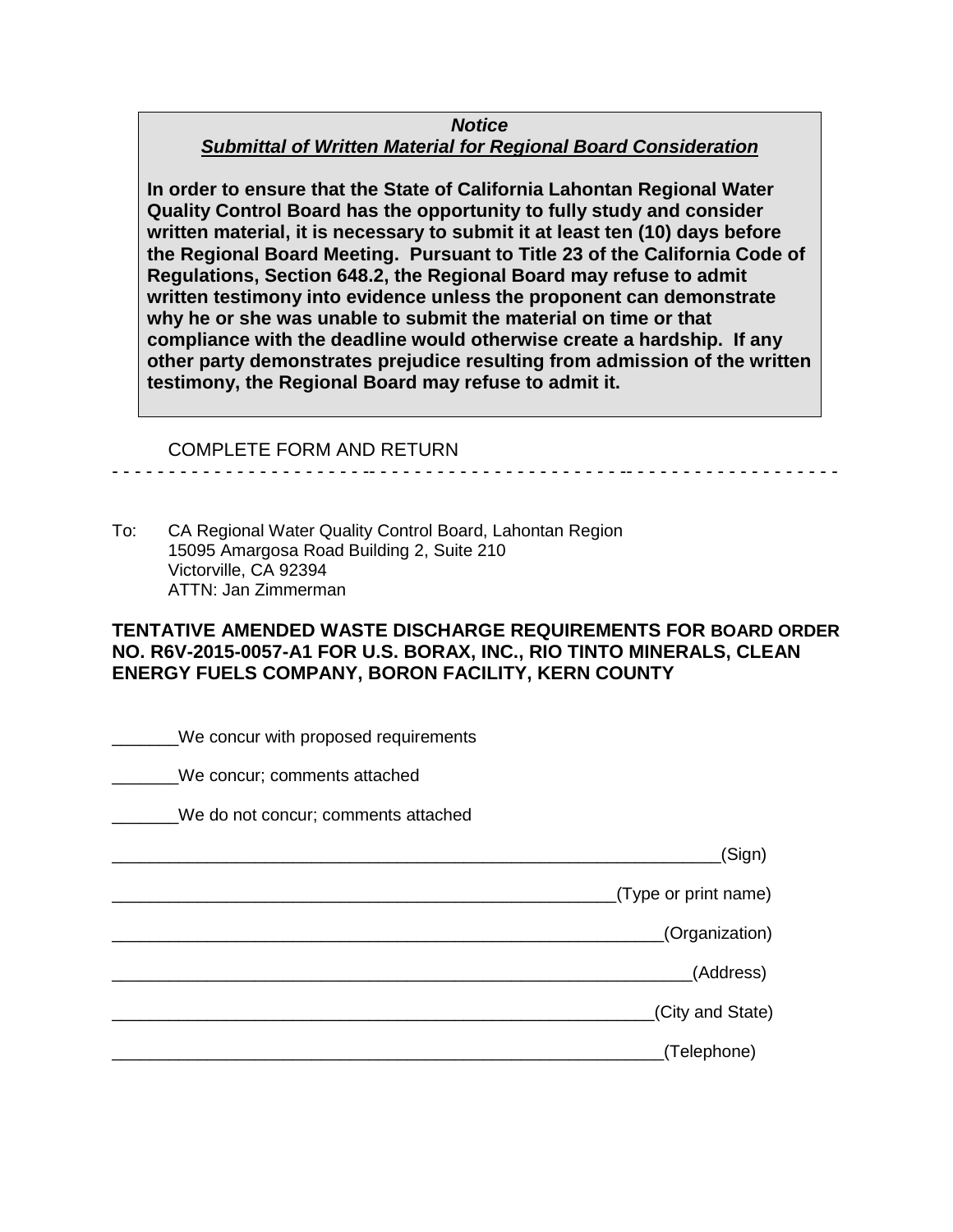### **CALIFORNIA REGIONAL WATER QUALITY CONTROL BOARD LAHONTAN REGION**

## **BOARD ORDER NO. R6V-2015-0057-A1 WDID NO. 6B152004001**

### **AMENDED WASTE DISCHARGE REQUIREMENTS FOR**

## **U.S. BORAX, INC., RIO TINTO MINERALS, CLEAN ENERGY FUELS COMPANY, BORON FACILITY**

Kern County

The California Regional Water Quality Control Board, Lahontan Region, hereafter (Water Board), finds:

1. Discharger

On August 2, 2017, and August 23, 2017, U.S. Borax, Inc. submitted information that collectively constitutes a complete amended Report of Waste Discharge (RWD) to support a proposed amendment to Waste Discharge Requirements (WDRs), Board Order No. R6V-2015-0057. U.S. Borax, Inc., a subsidiary of Rio Tinto Minerals, owns and operates the U.S. Borax Mine in Boron, California. Clean Energy Fuels Company (CEFC) is an independent clean energy producer that operates a liquid natural gas plant which produces cooling tower blowdown. U.S. Borax, Inc., Rio Tinto Minerals, and CEFC are hereinafter collectively referred to as the "Discharger." The Discharger submitted an amended RWD for proposed changes in waste discharges to incorporate additional engineered alternative liner systems for Boric Acid Pond 7 (BAP 7) and future boric acid surface impoundments at the Boron Facility.

## 2. Reasons for Action

The Discharger is proposing additional engineered alternative liner systems for BAP 7 and future boric acid surface impoundments that are easier to construct, more economically feasible, and still protective of water quality, including compliance with the requirements of California Code of Regulations (CCR), title 27. Board Order No. R6V-2015-0057, Finding 10, describes the accepted engineered alternative liner systems for the Group A and B surface impoundments known as BAPs 1 through 7. Board Order No. R6V-2015-0057 is being amended to allow the Discharger to construct additional engineered alternative liner systems for BAP 7 and for future boric acid surface impoundments.

## 3. California Environmental Quality Act Compliance

This amendment to Board Order No. R6V-2015-0057 is exempt from the provisions of the California Environmental Quality Act (Public Resources Code, Section 21000 et seq.) in accordance with CCR, title 23, section 15301. The amendment consists of permitting an existing facility with no expansion of use beyond that which is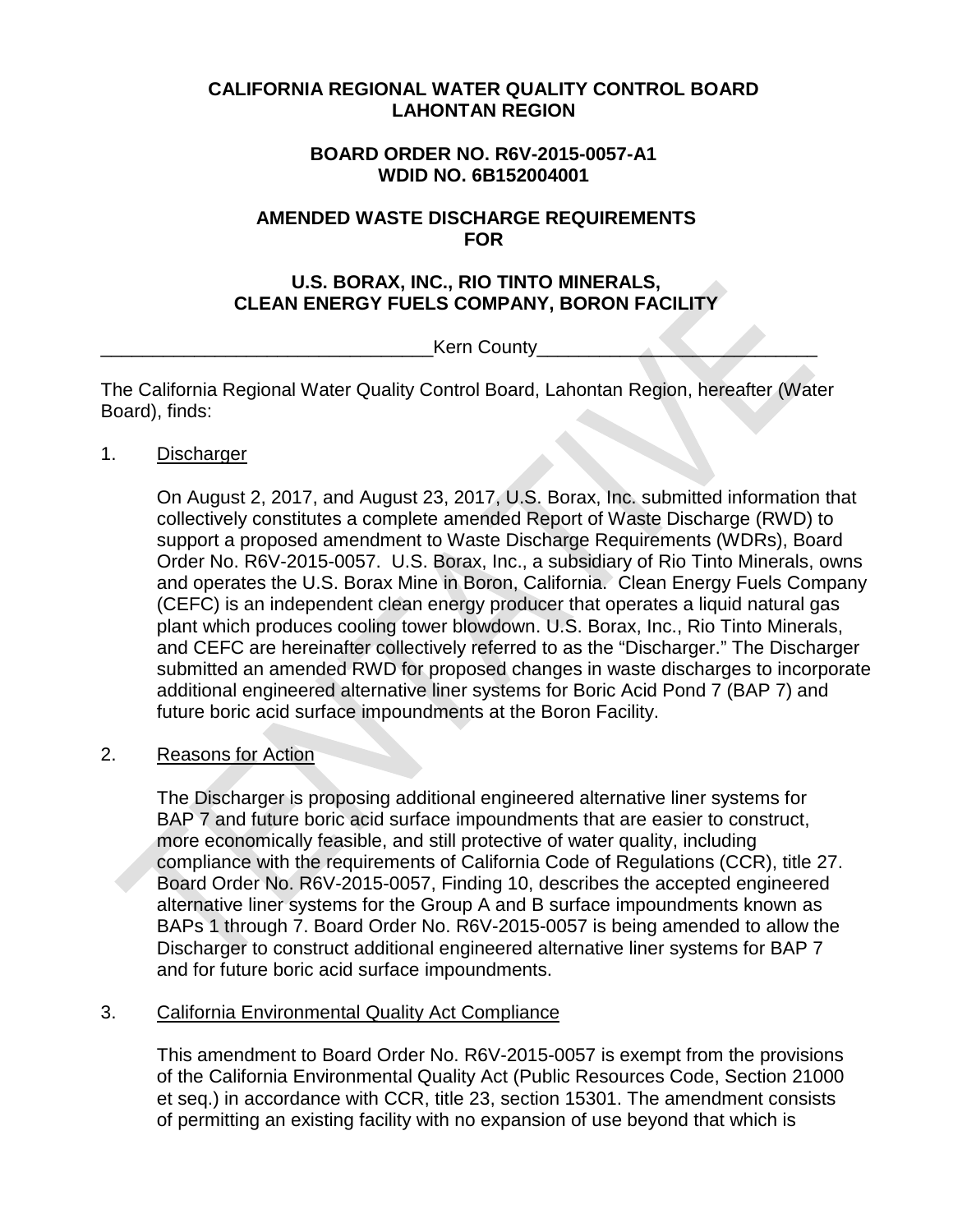already existing, and therefore, fits within the Class 1 exemption. No exceptions to the exemptions, as set forth in CCR, title 14, section 15300.2, have been identified.

#### 4. Notice to Interested Parties and Public

The Water Board has notified the Discharger and all known interested parties and persons of its intent to issue amended WDRs for the Boron facility.

#### 5. Consideration of Comments

The Water Board, in a public meeting, heard and considered all comments pertaining to the discharges.

**IT IS HEREBY ORDERED** that Waste Discharge Requirements, Board Order No. R6V-2015-0057 is amended by the following modifications:

1. Amend the "Boric Acid Ponds" portion of Finding No. 10 to read as follows, all other language in Finding No. 10 will remain unmodified:

#### Boric Acid Ponds

BAPs 1-7 consists of six active surface impoundments and one proposed surface impoundment. The proposed BAP 7 will be constructed similar to the existing BAPs using liners and leachate collection systems. The BAPs contain Group B mining waste effluent discharged from the BAP plant, liquid extracted from tailings in Pond 6, and Group A mining waste transferred from R-Ponds 1-7. BAPs 1-7 are permitted to contain Group A and B mining waste effluent. BAPs 1-4 are approximately 32 acres each, with approximately 900- to 960-acre feet of capacity. BAP 6 is approximately 34 acres, with 1,100-acre feet of capacity. The Discharger is proposing to construct a large footprint, but shallow system, as an interim design for BAP 7 with room for a vertical expansion similar to the expansion activities conducted on BAPs 1-5.

Processed wastes will be distributed between R-Ponds 1-7 and BAPs 1-7 to maintain total arsenic concentrations below 500 parts per million (ppm). This will prevent the formation of concentrations of arsenic in the ponds that exceed the criteria for restricted hazardous waste under the Hazardous Waste Control Law, California Health and Safety Code, Division 20, Chapter 6.5. When the total arsenic concentration in any surface impoundment approaches 500 ppm, effluent will either be diluted with incoming low arsenic effluent or transferred to a BAP Pond where insoluble arsenic compounds precipitate when they come into contact with BAP effluent.

In 2015, the Discharger proposed to construct BAP 7 with a liner system of geosynthetic clay liner (GCL), a geonet leakage collection layer, a 60-mil high density polyethylene (HDPE) geomembrane liner, and dual leachate collection and